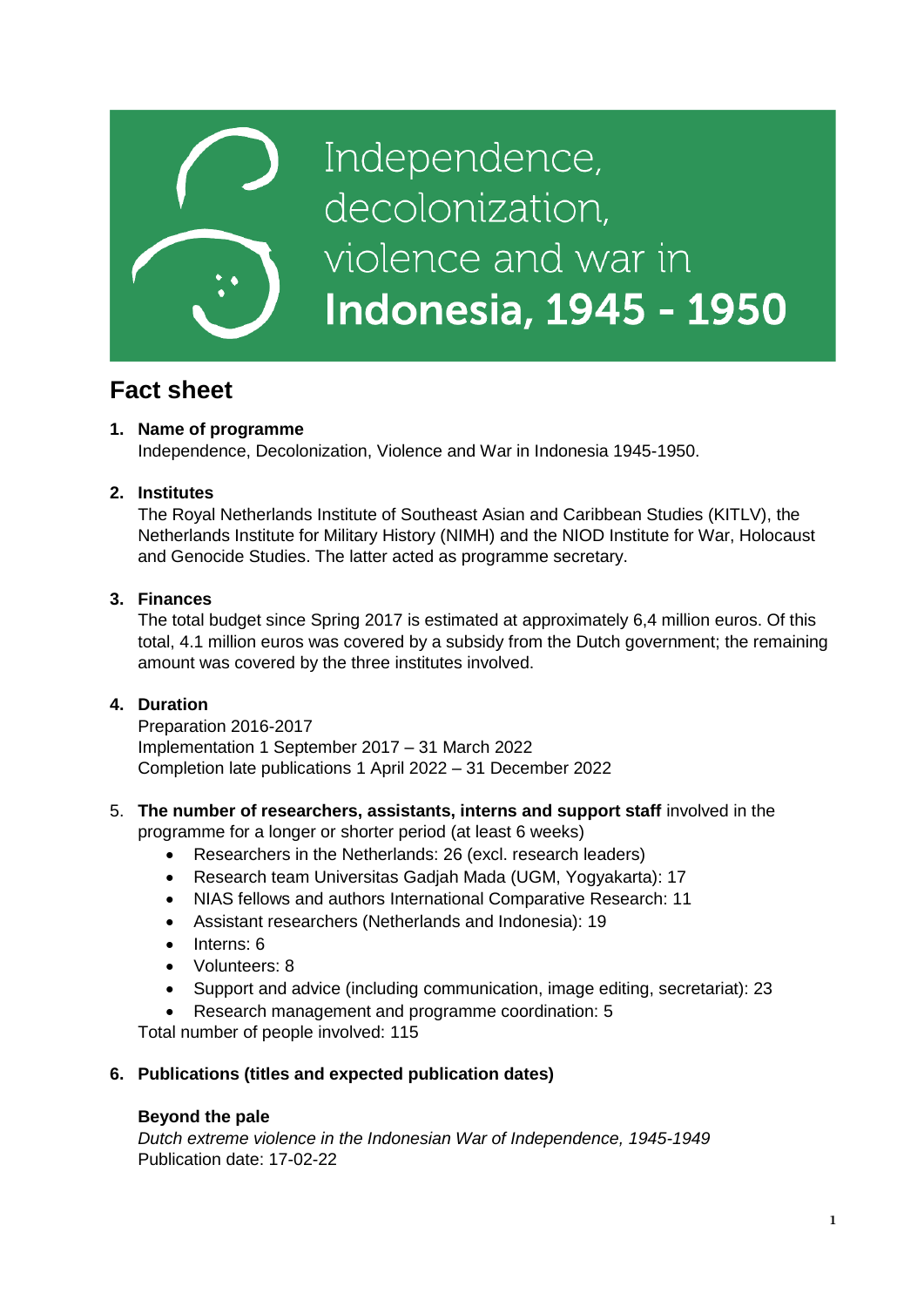## **Sporen vol betekenis / Meniti Arti**

*In gesprek met 'Getuigen & Tijdgenoten' over de Indonesische onafhankelijkheidsoorlog / Bertukar Makna bersama 'Saksi & Rekan Sezaman' tentang Perang Kemerdekaan Indonesia*

Authors: Eveline Buchheim, Satrio (Ody) Dwicahyo, Fridus Steijlen, Stephanie Welvaart Publication date: 17-02-22

## **Diplomatie en geweld**

*De internationale context van de Indonesische onafhankelijkheidsoorlog, 1945-1949* Authors: Jeroen Kemperman, Emma Keizer, Tom van Berge Publication date: 17-02-22

## **Een kwaad geweten**

*De worsteling met de Indonesische onafhankelijkheidsoorlog vanaf 1950* Author: Meindert van der Kaaij Publication date: 17-02-22

## **Van Rij en Stam**

*Rapporten van de Commissie van onderzoek naar beweerde excessen gepleegd door Nederlandse militairen in Indonesië, 1949-1954 (source publication)* Maarten van der Bent (ed.) Publication date: 17-02-2022

## **Het geluid van geweld**

*Bersiap en de dynamiek van geweld tijdens de eerste fase van de Indonesische revolutie, 1945-1946* Authors: Esther Captain, Onno Sinke Publication date: April 2022

## **Onze Revolutie**

*Bloemlezing uit de Indonesische geschiedschrijving over de strijd voor de onafhankelijkheid, 1945-1949* Abdul Wahid, Yulianti (ed.) Publication date: May/June 2022

### **Revolutionary Worlds**

*Local Perspectives and Dynamics during the Indonesian Independence War, 1945-1949* Bambang Purwanto, Roel Frakking, Yulianti, Ireen Hoogenboom and Martijn Eickhoff (eds.) Publication date: May/June 2022

### **Talen van geweld**

*Stilte, informatie en misleiding in de Indonesische onafhankelijkheidsoorlog, 1945-1949* Authors: Remco Raben, Peter Romijn, with Maarten van der Bent and Anne van Mourik Publication date: summer 2022

### **De klewang van Vrouwe Justitia**

*Recht en onrecht in de Indonesische onafhankelijkheidsoorlog, 1945-1949* Author: Esther Zwinkels Publication date: autumn 2022

### **Grof geschut**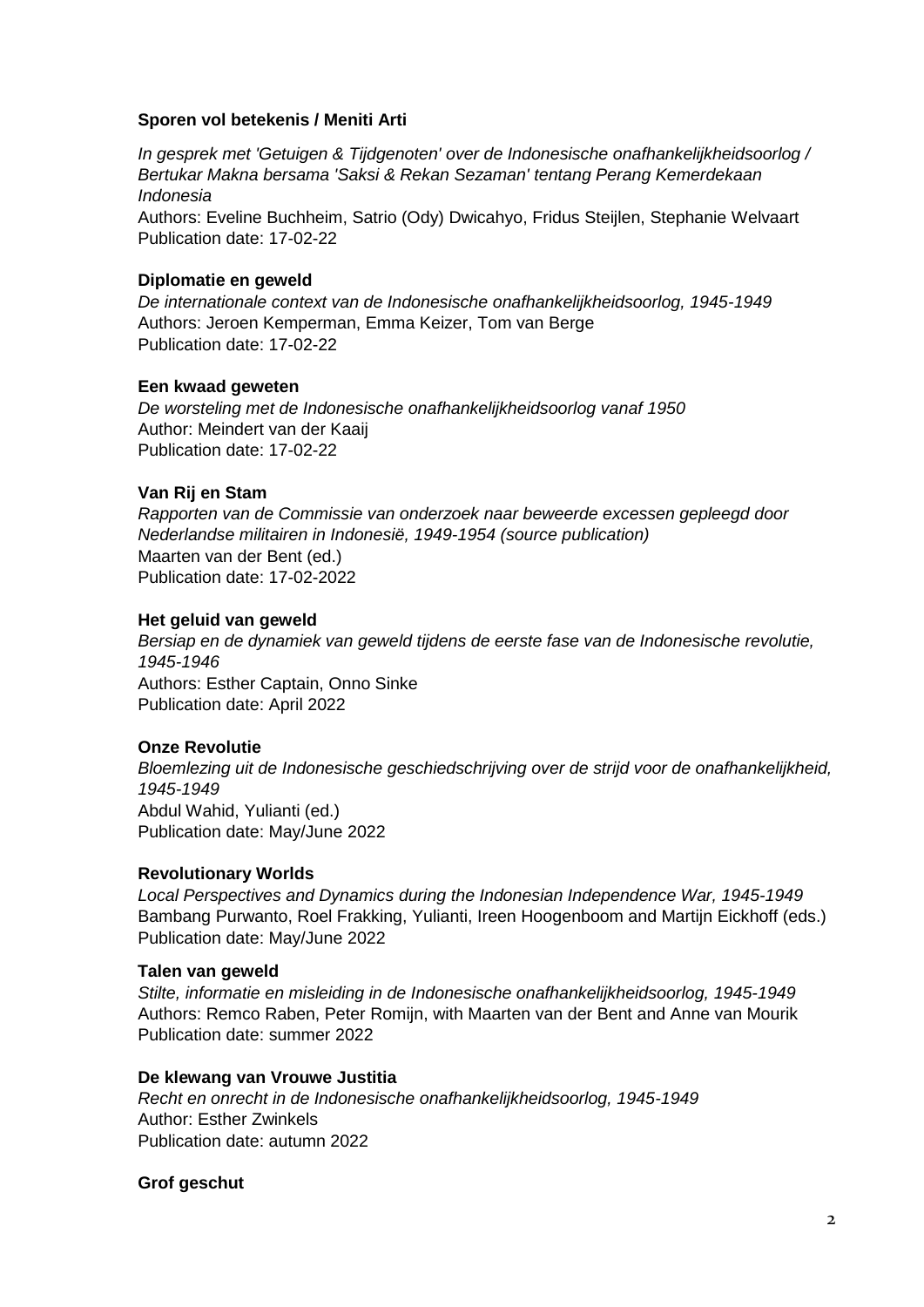*Artillerie en luchtstrijdkrachten in de Indonesische onafhankelijkheidsoorlog, 1945-1949* Author: Azarja Harmanny Publication date: autumn 2022

### **Tasten in het duister**

*Inlichtingenstrijd tijdens de Indonesische onafhankelijkheidsoorlog, 1945-1949* Author: Rémy Limpach Publication date: autumn 2022

#### **7. Programme management and coordination**

| <b>Gert Oostindie</b>  | director KITLV (until 1 January 2022)                                              |
|------------------------|------------------------------------------------------------------------------------|
| <b>Ben Schoenmaker</b> | director NIMH                                                                      |
| Frank van Vree         | director NIOD (until 1 September 2021), programme<br>director (until 1 March 2022) |
| Mariëtte Wolf          | programme leader                                                                   |
| Ireen Hoogenboom       | coordinator cooperation Indonesia                                                  |

#### **8. Project groups and support:**

#### **Research project** *Violence, bersiap, berdaulat. Transition 1945-1946*

| <b>Esther Captain</b> | researcher, project leader     |
|-----------------------|--------------------------------|
| Onno Sinke            | researcher                     |
| Maarten van der Bent  | research assistant             |
| Tia Farahdiba         | research assistant             |
| <b>Chrissy Flohr</b>  | research assistant             |
| Ron Habiboe           | research assistant             |
| Thirza van Hofwegen   | research assistant             |
| Muhammad Alif Ichsan  | research assistant             |
| Dhia Oktoriza Sativa  | research assistant             |
| Daanjan Wisselink     | research assistant             |
| Ardi Kuhn             | volunteer translator           |
| John Soedirman        | volunteer - research assistant |
| Antonia Gaudi         | intern                         |
| Nuranisa Halim        | intern                         |
| Marijn Versteegen     | intern                         |

#### **Research project** *Regional Studies*

| <b>Roel Frakking</b> | researcher, project leader  |
|----------------------|-----------------------------|
| Martijn Eickhoff     | researcher, project leader  |
| Ireen Hoogenboom     | coordinator cooperation UGM |
| Anne-Lot Hoek        | researcher                  |
| Gerry van Klinken    | researcher                  |
| Hans Meijer          | researcher                  |
| Anne van der Veer    | researcher                  |
| Muhammad Aprianto    | research assistant          |
| Maarten van der Bent | research assistant          |
| Fynn Franke          | research assistant          |
| Muhammad Alif Ichsan | research assistant          |
| Mia Intentilia       | research assistant          |
| Emma Keizer          | research assistant          |
| Dhia Oktoriza Sativa | research assistant          |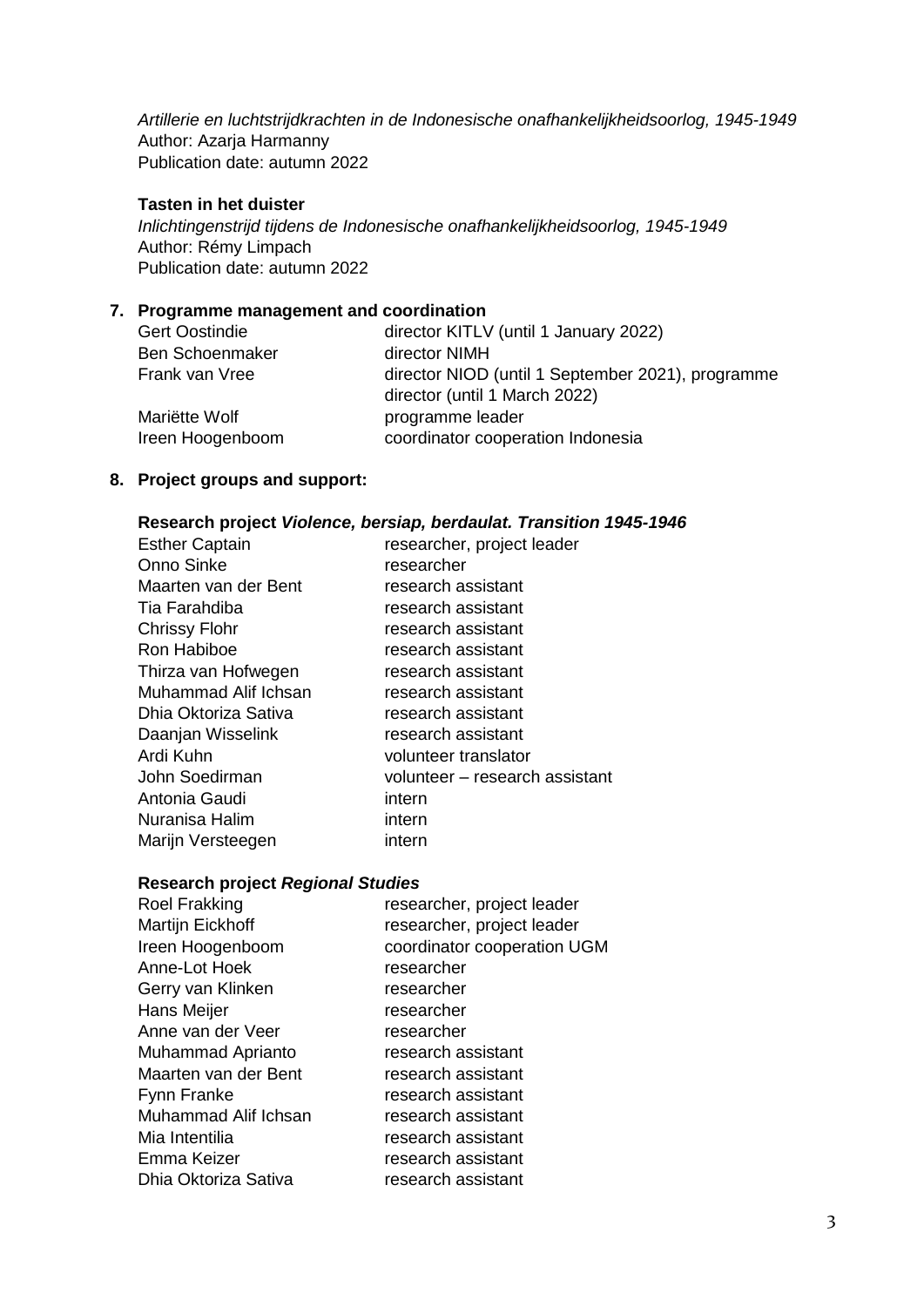#### **In collaboration with research team** *Proklamasi, Kemerdekaan, Revolusi dan Perang di Indonesia* **(UGM, Yogyakarta)**

| <b>Bambang Purwanto</b> | project leader          |
|-------------------------|-------------------------|
| Abdul Wahid             | researcher, coordinator |
| Yulianti                | coordinator             |
| Satrio (Ody) Dwicahyo   | coordinator             |
| Uji Nugroho Winardi     | coordinator             |
| Taufik Ahmad            | researcher              |
| Galuh Ambar             | researcher              |
| Maiza Elvira            | researcher              |
| Farabi Fakih            | researcher              |
| Apriani Harahap         | researcher              |
| Sarkawi B. Husain       | researcher              |
| Julianto Ibrahim        | researcher              |
| Tri Wahyuning M. Irsyam | researcher              |
| Gayung Kasuma           | researcher              |
| Erniwati Nur            | researcher              |
| Mawardi Umar            | researcher              |
| Muhammad Yuanda Zara    | researcher              |
|                         |                         |

# **Research project** *Asymmetric warfare*

| I The intelligence services |                            |
|-----------------------------|----------------------------|
| Rémy Limpach                | researcher, project leader |
|                             |                            |

*II The use of technical violence* Azarja Harmanny researcher

*III The military-judicial system* Esther Zwinkels researcher

| <b>Tico Onderwater</b> | researcher                     |
|------------------------|--------------------------------|
| Florine van Berne      | research assistant             |
| Pascal van Lingen      | student assistant              |
| Pia Potter             | student assistant              |
| <b>Bas Smeets</b>      | student assistant              |
| Bambang Widyonarko     | research assistant             |
| Wim Dechering          | volunteer - research assistant |
| Karel Kraan            | volunteer - research assistant |
| <b>Stan Meuwese</b>    | volunteer - research assistant |
| <b>Hubert Schoen</b>   | volunteer - research assistant |
| Gosewinus van Oorschot | volunteer - research assistant |

#### **Research project** *Political-administrative context*

| Remco Raben          | researcher, project leader |
|----------------------|----------------------------|
| Peter Romijn         | researcher, project leader |
| Maarten van der Bent | researcher                 |
| Anne van Mourik      | researcher                 |
| Fynn Franke          | research assistant         |
| Nurnisa Halim        | research assistant         |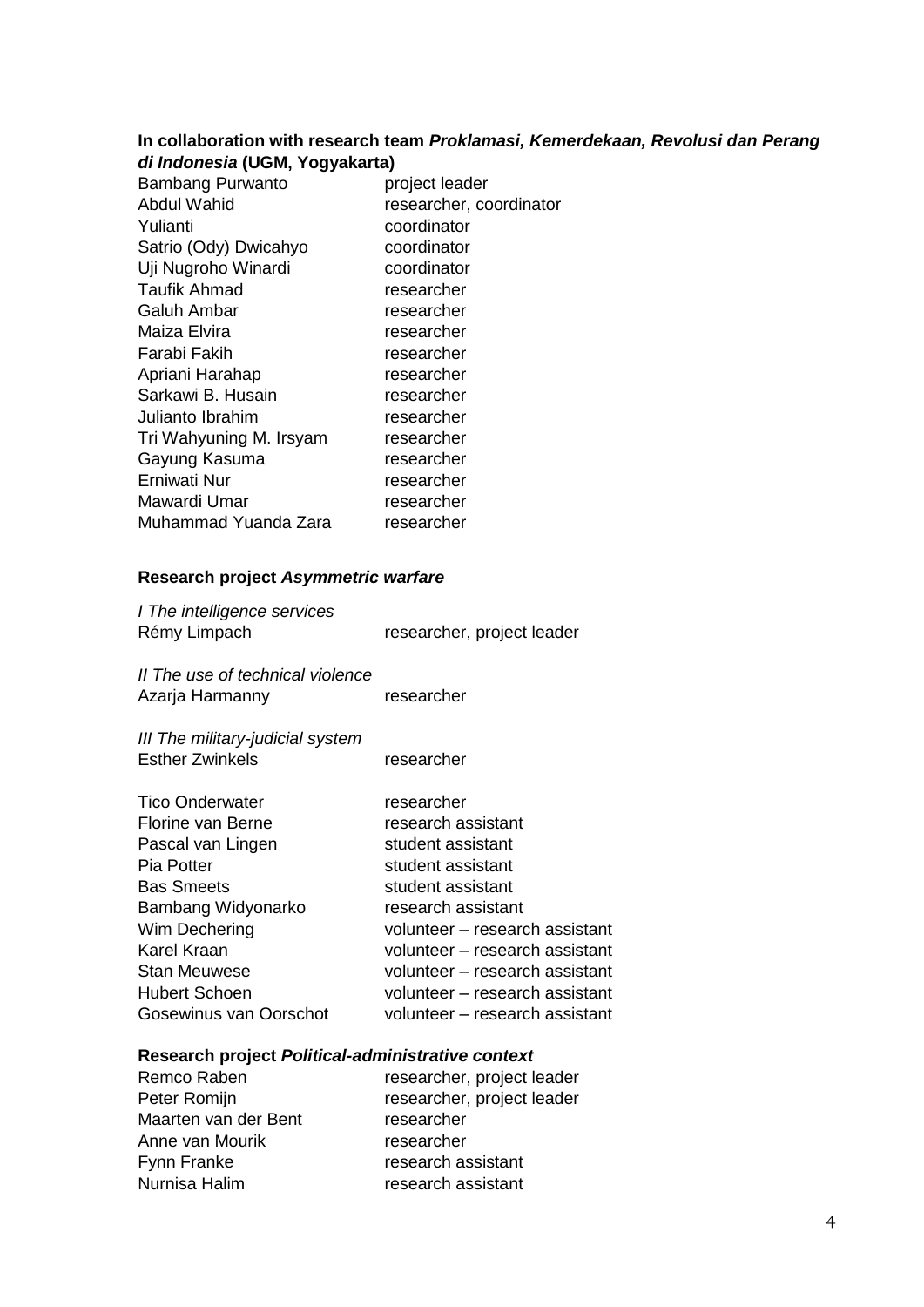Bastiaan van den Akker intern – research assistant Sebastián van der Heide intern – research assistant Anggiasti Rayung Wigati volunteer – research assistant

#### **Research project** *International political context*

| researcher, project leader |
|----------------------------|
| researcher                 |
| researcher                 |
|                            |

#### **Research project** *International comparative research* **(in collaboration with the Netherlands Institute for Advanced Study in the Humanities and Social Sciences, NIAS)**

Thijs Brocades Zaalberg researcher, project leader

| <b>Bart Luttikhuis</b>        | researcher, project leader                     |
|-------------------------------|------------------------------------------------|
| Mischa Frenks                 | intern - production assistant                  |
| <b>Guest researchers NIAS</b> |                                                |
| Pierre Asselin                | San Diego State University, United States      |
| Huw Bennett                   | Cardiff University, United Kingdom             |
| <b>Brian McAllister Linn</b>  | <b>Texas A&amp;M University, United States</b> |
| <b>Stef Scagliola</b>         | Luxembourg University, Luxembourg              |
| <b>Martin Thomas</b>          | University of Exeter, United Kingdom           |
| Natalya Vince                 | University of Portsmouth, United Kingdom       |
|                               |                                                |

*Co-experts Independence, Decolonization, Violence and War in Indonesia, 1945-1950* Esther Captain Roel Frakking Azarja Harmanny Peter Romijn

#### *Co-authors English-language volume Cornell University Press (CUP)*

| Raphaëlle Branche            | Université Paris Nanterre, France                     |
|------------------------------|-------------------------------------------------------|
| Christiaan Harinck           | <b>Utrecht University</b>                             |
| <b>Henk Schulte Nordholt</b> | Leiden University/KITLV                               |
| Khedidja Adel                | Université Constantine 2 Abdelhamid Mehri, Algeria    |
| Galuh Ambar Sasi             | Universitas Kristen Satya Wacana, Salatiga, Indonesia |
|                              |                                                       |

#### **Research project** *Social aftermath*

Meindert van der Kaaij researcher

#### **Project** *Witnesses & Contemporaries*

| Eveline Buchheim       | researcher                  |
|------------------------|-----------------------------|
| Satrio (Ody) Dwicahyo  | researcher                  |
| <b>Fridus Steijlen</b> | researcher                  |
| Stephanie Welvaart     | project manager, researcher |

### **Programme support**

*NIOD*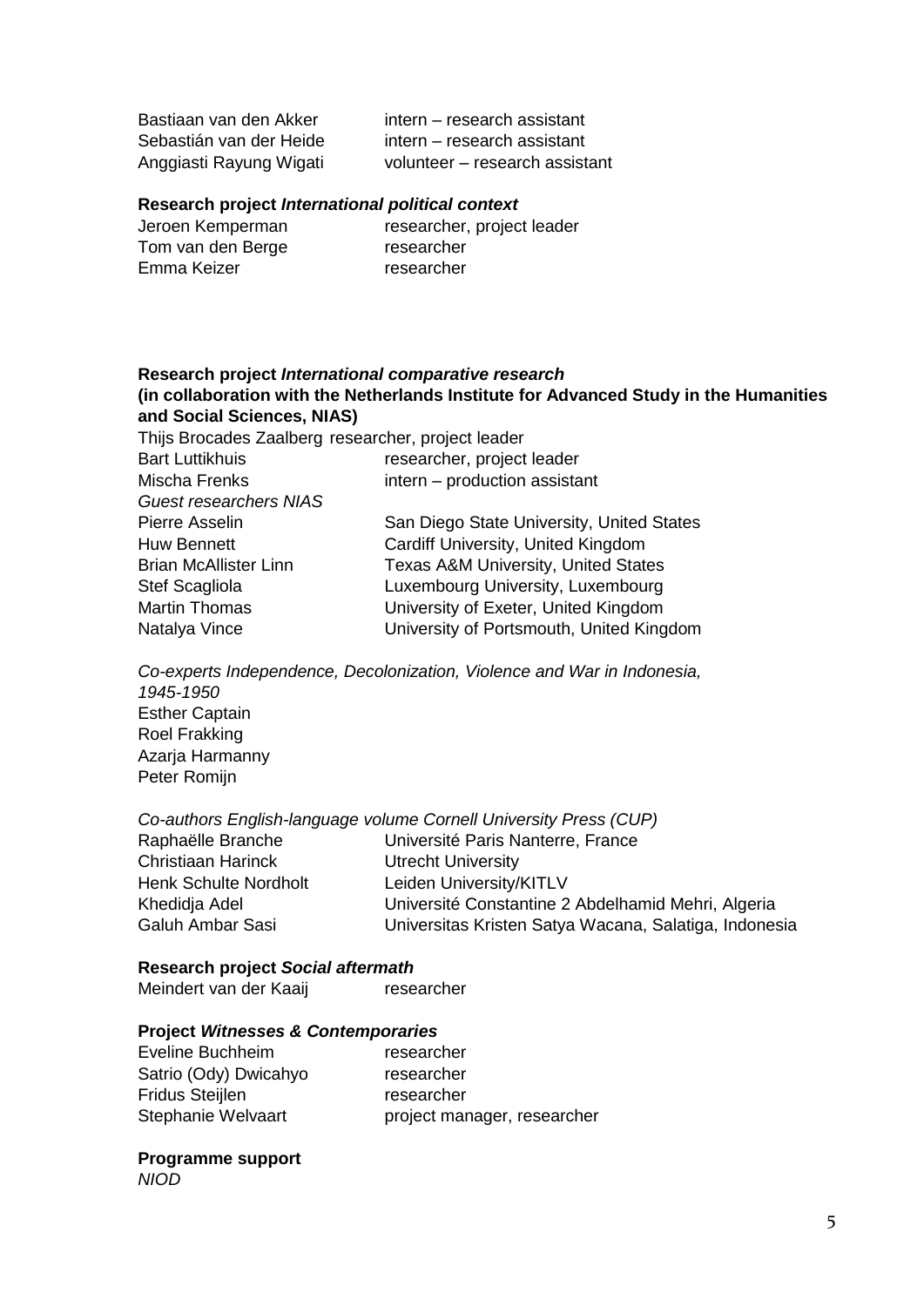| Harco Gijsbers<br>René Kok<br>Femke Jacobs<br>Katie Digan<br>Kayleigh Goudsmit<br>Anne van Mourik<br>Marjon van der Veen<br>Marjo Bakker<br>Rosa van Tijn<br>Monique van Kessel<br>Helen Koekenbier<br>Sofie van den Hof | image editor<br>image editor<br>indexing<br>communications officer<br>communications officer<br>communications officer<br>communications team leader<br>data management<br>financial administration<br>secretarial support<br>secretarial support<br>production assistant |
|--------------------------------------------------------------------------------------------------------------------------------------------------------------------------------------------------------------------------|---------------------------------------------------------------------------------------------------------------------------------------------------------------------------------------------------------------------------------------------------------------------------|
| Wendel ten Arve                                                                                                                                                                                                          | operational management                                                                                                                                                                                                                                                    |
| KITLV<br><b>Harry Poeze</b><br>Stef Scagliola<br><b>Taufiq Hanafi</b><br>Fynn Franke<br><b>Yayah Siegers</b><br>Vanessa Hage                                                                                             | scientific advisor<br>scientific advisor<br>Indonesian translations<br>research assistant<br>communications<br>operational management                                                                                                                                     |
| <b>NIMH</b><br><b>Ellen Klinkers</b><br>Erik van Oosten<br><b>Mark Loderichs</b><br>Marco Middelwijk<br>Minte Kamphuis                                                                                                   | image editor<br>cartography<br>cartographic support<br>cartographic coordination<br>secretariat Scientific Advisory Committee                                                                                                                                             |

## **9. Scientific Advisory Committee**

The programme included a Scientific Advisory Committee that consisted of nine members from the Netherlands and abroad. They evaluated and subsequently approved the concluding study on the basis of prevailing standards for sound scholarly research. As such, they bear no responsibility for the content of the final volume or the studies on the individual sub-projects.

The members of the Scientific Advisory Committee participated in a personal capacity, based on their expertise in the research field. For this reason, the committee included some scholars who were affiliated with the institutes that implemented the programme.

| Chair                          |                                                                                      |
|--------------------------------|--------------------------------------------------------------------------------------|
| Jan Hoffenaar                  | Professor of Military History at Utrecht University, Head of<br><b>Research NIMH</b> |
| <b>Members</b><br>Liz Buettner | Professor of Modern History at the University of Amsterdam                           |
| <b>Robert Cribb</b>            | Professor of Asian History at Australian National University                         |
| Petra Groen                    | <b>Emeritus Professor of Military History at</b>                                     |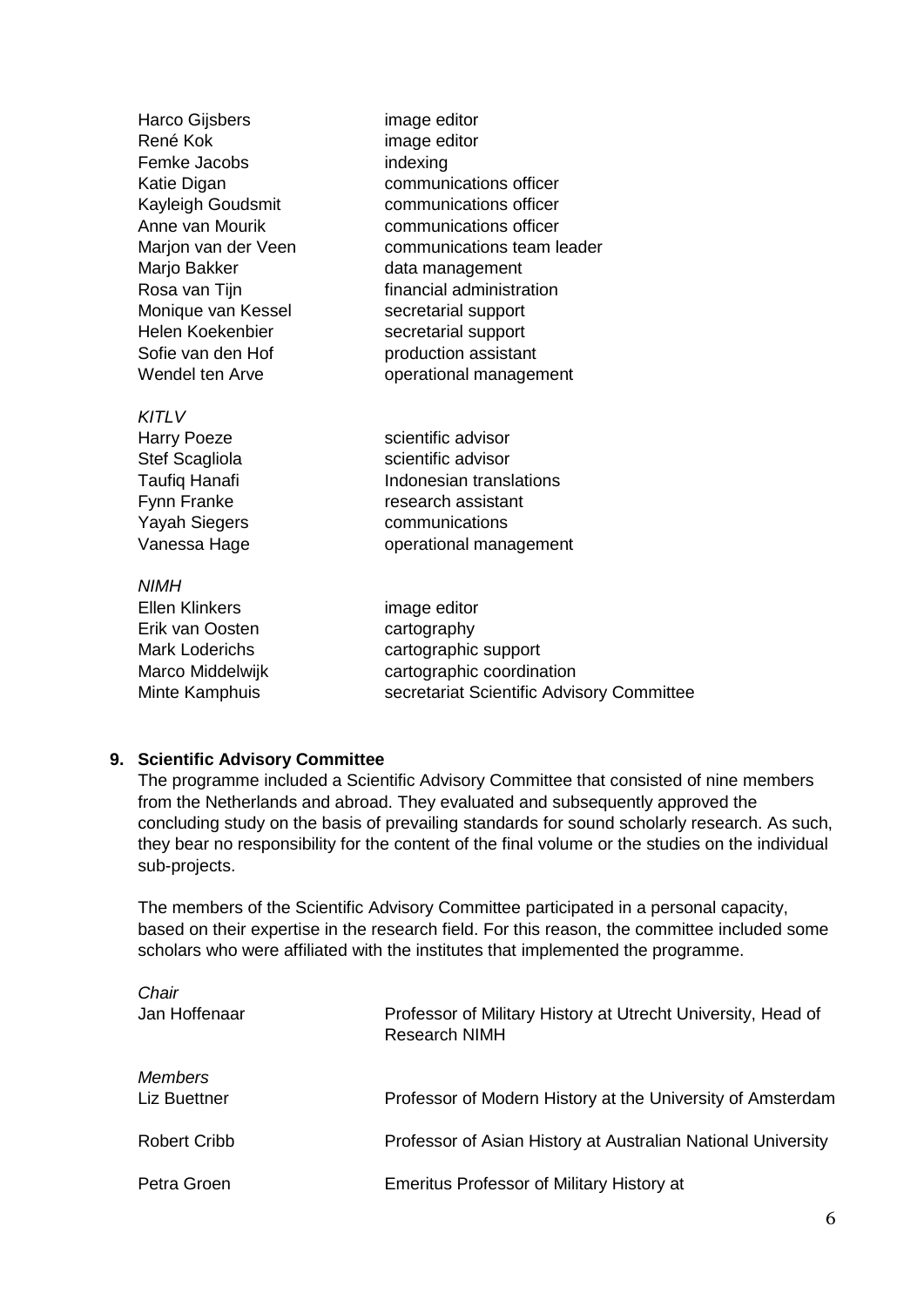Leiden University, senior researcher NIMH

| Larissa van den Herik        | Professor of Public International Law at Leiden University                                             |
|------------------------------|--------------------------------------------------------------------------------------------------------|
| Mart de Kruif                | Former Commander of the Royal Netherlands Army                                                         |
| <b>Bambang Purwanto</b>      | Professor of History at UGM Yogyakarta                                                                 |
| <b>Henk Schulte Nordholt</b> | Emeritus Professor of Indonesian History at Leiden<br>University, former Head of Research at the KITLV |
| Henk te Velde                | Professor of Dutch History at Leiden University                                                        |

### **10. Societal Feedback Group**

When determining the subsidy in February 2017, it was agreed that a Societal Feedback Group would be set up in the Netherlands, consisting of representatives of various civil society organizations in the Netherlands in the field of commemoration and remembrance.

There were intensive consultations with the feedback group about expectations regarding the research and its potential impact on groups with a high level of involvement, such as war veterans and the Indo-Dutch and Moluccan communities. The Societal Feedback Group bears no responsibility for the results.

The Societal Feedback Group was chaired by Winnie Sorgdrager and had the following members:

*The National Committee for 4 and 5 May* Jos Coumans Jan van Kooten (until March 2021) Matthijs Kuipers (from September 2021)

*The Netherlands Veterans Institute* Martin Elands Gerrit Valk

*15 August 1945 Commemoration Foundation* John Sijmonsbergen Erry Stoové (until October 2020)

*Indisch Platform Foundation*

Silfraire Delhaye Grace Tanamal

*National Indies Monument 1945-1962 Foundation* Nick van Dam († 24 December 2018) Wim Kemp (from January 2019) Jo Kneepkens